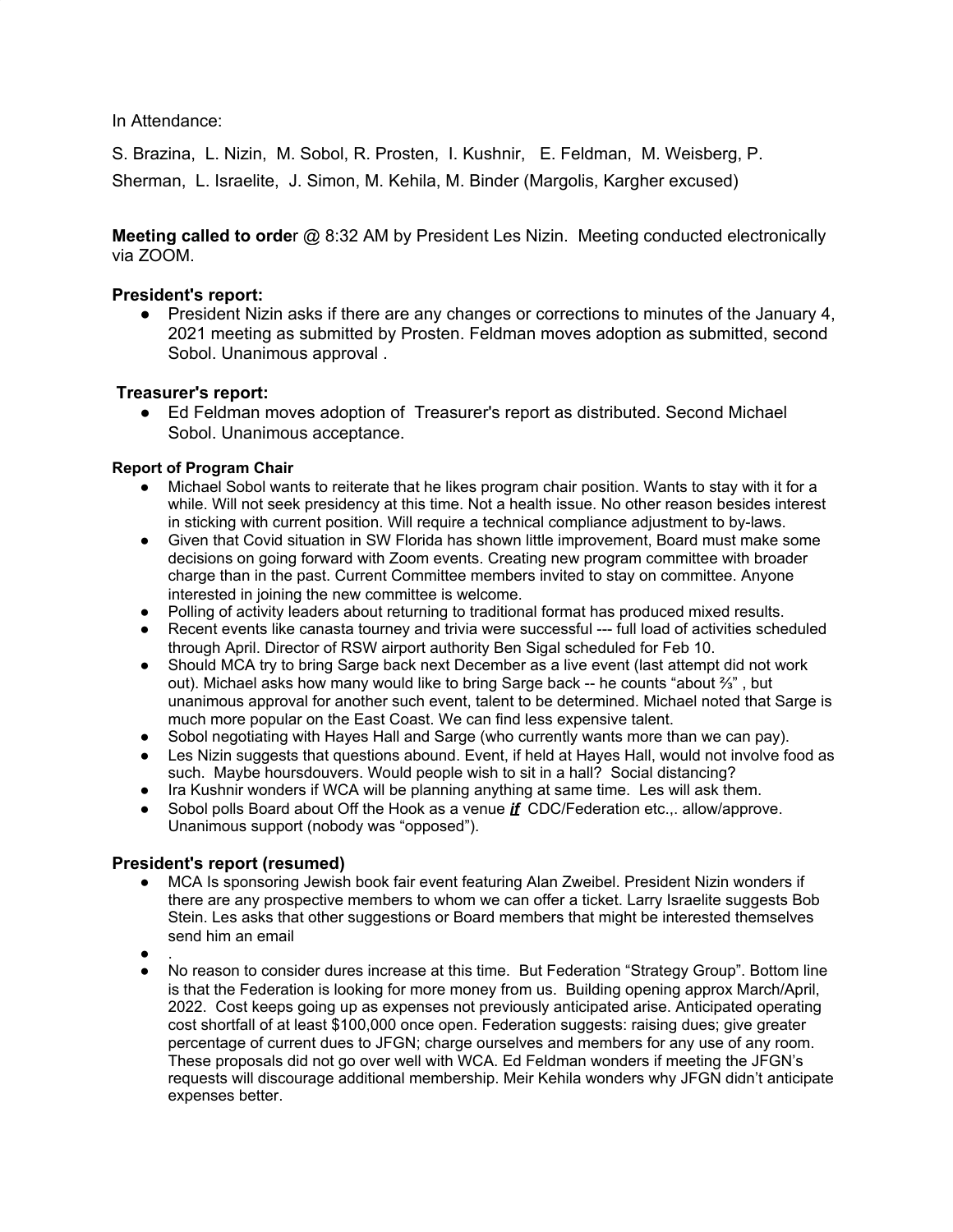- ●
- However, Federation has hired a fundraising group (individuals that have had Federation connections in the past) that may make all of this academic. These individuals claim they can tap additional income sources to meet an anticipated \$6 million need. In the meantime Les is working with WCA President to maintain a joint front.
- ●
- President Nizin notes that the only reason WCA exists as a part of Federation is that, in its prior incarnation as a part of Brandeis Women's Clubs, it tired of Brandeis' escalating monetary demands. He further notes that there are current WCA Board members that remember that and see the situation in a similar light.
- ●
- Presint Nizin reports that the by-law committee (Nizin, Kargher, Binder, Feldman & Israellite) have had numerous meetings, continue to meet but not yet ready to report. Les notes, per Michel Sobol's earlier comments, that one of the suggested by law changes submitted last month would extend the incumbent President's term until June 30, 2022, to expire coincidentally with the terms of other elected officers. Michael Soboil moves acceptance of that amendment. Ira Kushnir seconds. Motion passes by unanimous show of hands.
- ●
- Larry Israelite thinks all items referenced at meetings should be made a part of minutes when posted to website.

# **Report of Membership Chair**

- Larry Israelite reviews his previously distributed monthly report. Bottomline: current membership is down an additional 1% (from last month's 20%)
- 125 events so far this year with 6100 participants. 70% of registrants are members. Discussion of standard e-mail procedures.
- Larry discusses participation of "lapsed member" and "former member" participation. Only "active members" can sign-up for "member only" events. Larry will supply a list of non-members that have attended multiple events.
- Israelite reports that 72% of current members open eblast and 258 of them "clicked" on something therein; lapsed members opened 49% of time and few "clicked" --- mostly to local health departments; 1/3 of former members read e-blast with almost no "clicks". Discussion of who should get e-blast going forward. Larry feels that this is an unusual year so we shouldn't make any decisions based on current data.
- Morris Binder asks how it is that non-renewers are able to register for MCA programs. Answer is that many of our programs are open to public. Prosten wonders where the threshold is between "lapsed" & "former" members. Israelite says it is a function of prior database,and will be corrected going forward.
- Chair summarizes discussion as authorization to continue mailings to all.

# **Report of Doc Film & Luncheon Committee**

- Steve reports Avi Goldstein will be next virtual luncheon speaker -- on being an expert dental witness. Three luncheon speakers already in place for next year: Sanford Greenberg (February), Michael Farr (March) & Michael Hetfield (January) Nov., Dec. & April still open. Discussion of live MCA gatherings with speakers participating from afar
- Covid has worked out well for Doc Films, with many subject experts and filmmakers have readily agreed to participate on Zoom panels. Discussion of continuing Zoom programs after live-programming resumes.

# **Report of Dance Chair Sobol --**

2022 Dance scheduled for first Saturday in March at Vineyards. Same band

## **Report of Member Participation Committee**

● Ira Kushnir and Max Weisberg working on presentation for March meeting -- written report will be mailed prior to that meeting. All new members have been contacted and are already participating.